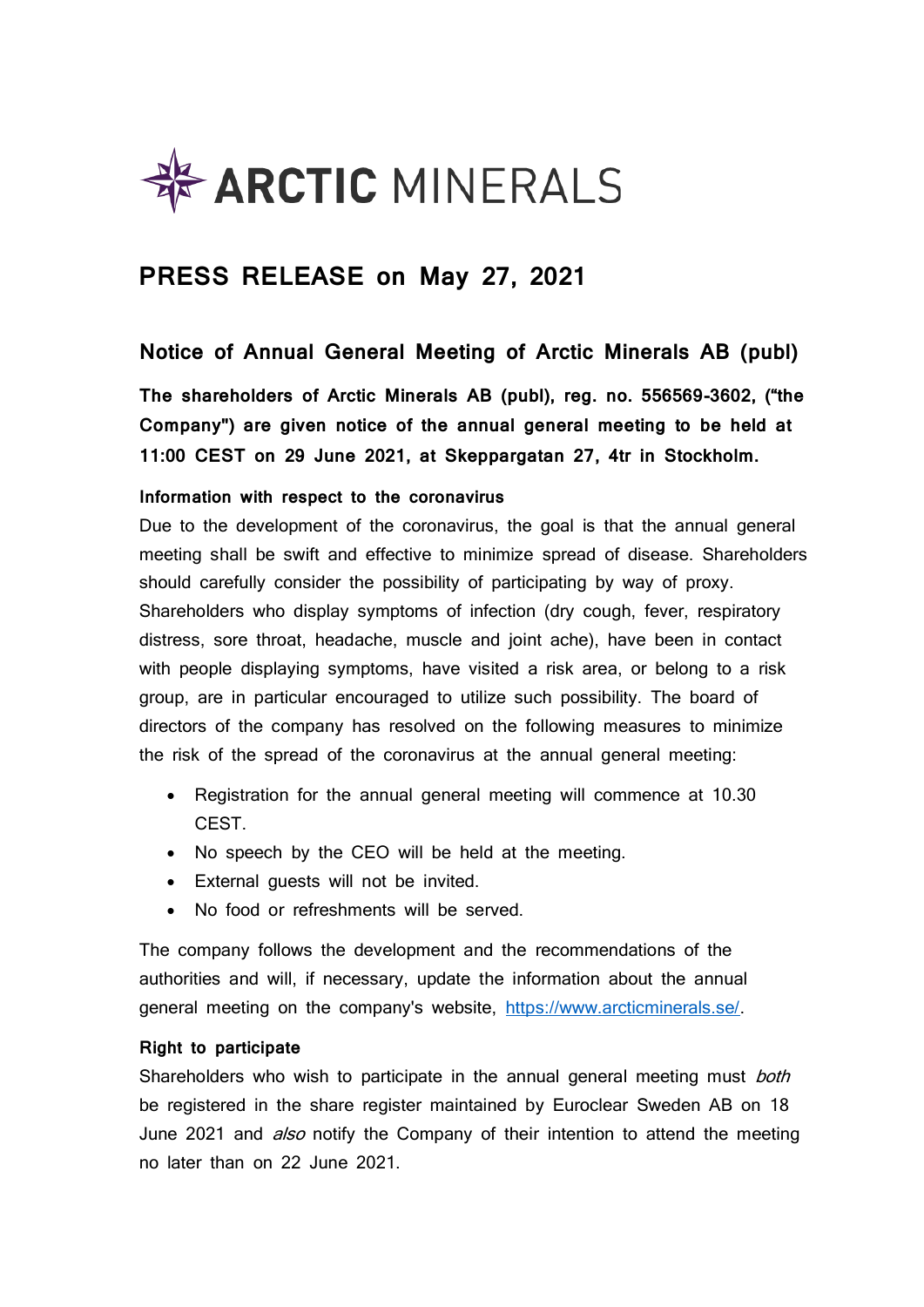Shareholders with nominee-registered shares must temporarily register their shares in their own name with Euroclear Sweden to attend the meeting. Such registration must be completed by 22 June 2021 and should be requested well in advance of this date to the nominee of the shares.

### **Notification to attend**

Notification to attend the annual general meeting shall be submitted in writing to the address Arctic Minerals AB (publ), Köpmangatan 22, SE-831 30 Östersund, Sweden or by email to [jonatan.forsberg@arcticminerals.se.](mailto:jonatan.forsberg@arcticminerals.se) Name, personal identification number or corporate identity number, phone number daytime and number of shares held shall be included in the notification to attend. Where applicable, the number of advisors (maximum two) shall be stated. If a shareholder intends to be represented by proxy, power of attorney and other authorization documents should be included in the notification. The original authorization documents must be able to be presented at the meeting. Proxy forms are available from the company and at the company's website, www.arcticminerals.se and will be sent to shareholders who provide their postal address.

#### **Proposal for agenda**

- 1. Opening of the annual general meeting
- 2. Election of chairman of the annual general meeting
- 3. Preparation and approval of the voting list
- 4. Approval of the agenda
- 5. Election of one or two persons to verify the minutes
- 6. Determination as to whether the meeting has been duly convened
- 7. Presentation of the company's annual report and the auditor's report, as well as of the consolidated financial statements and the auditor's report for the group
- 8. Resolution on:
	- a) adoption of the income statement and balance sheet for the company, as well as of the consolidated income statement and consolidated balance sheet for the group
	- b) disposition of the company's earnings in accordance with the approved balance sheet
	- c) discharge from liability of the board members and the CEO
- 9. Determination of remuneration to the board of directors and the auditor
- 10. Determination of the number of members of the board of directors and auditors
- 11. Election of members of the board of directors and auditor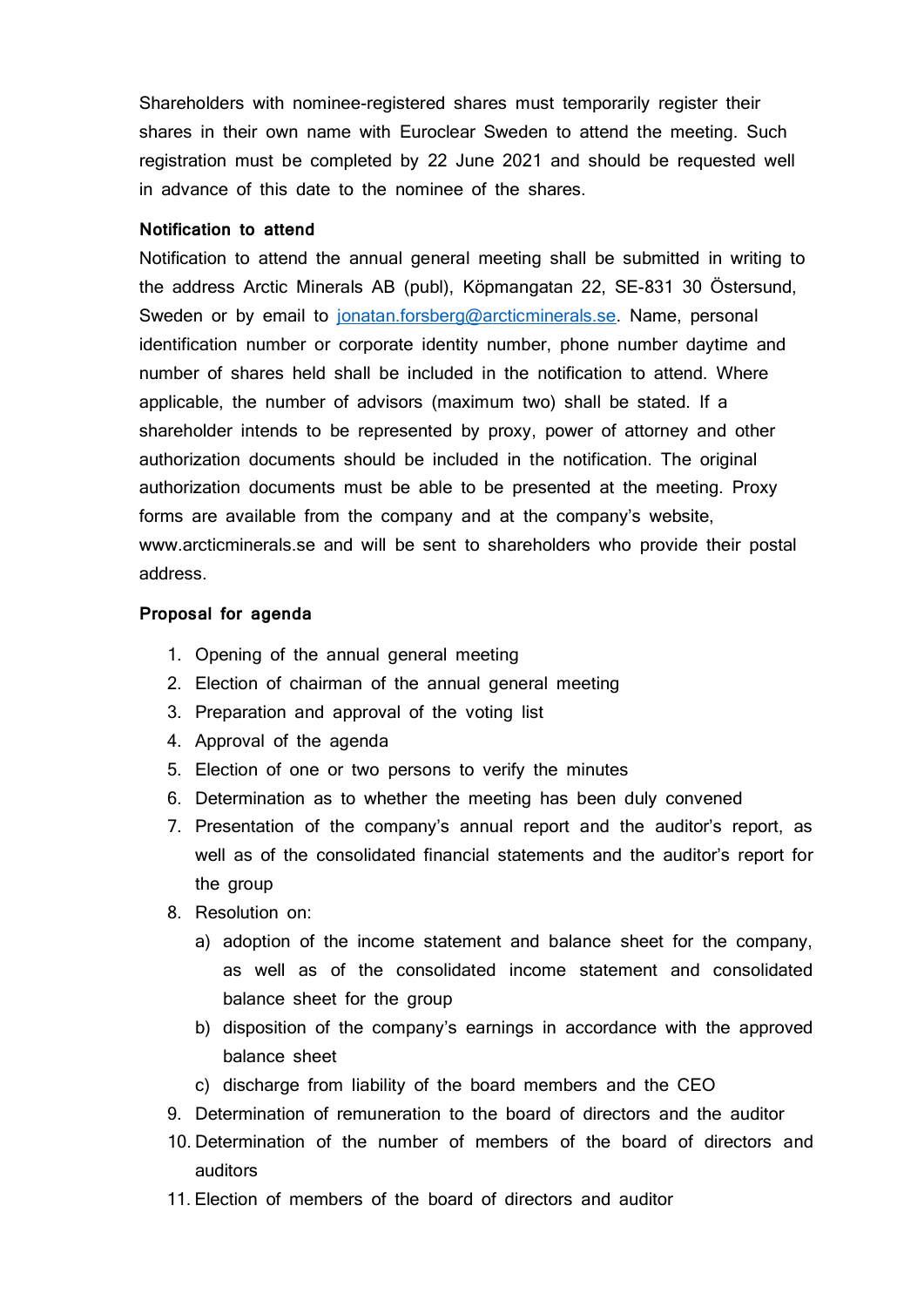- 12. Appointment of nomination committee
- 13. Resolution on authorisation for the board of directors to resolve on new issues
- 14. Closing of the annual general meeting

### **Proposals**

## **The board of directors' proposal regarding chairman of the annual general meeting (item 2)**

The board of directors proposes that Claes Levin is appointed as chairman of the meeting.

### **The board of directors' proposal regarding disposition of the earnings (item 8 b)**

The board of directors proposes that no dividends shall be paid for the financial year 2020 and that the earnings for this year are carried forward.

### **The nomination committee's proposal regarding board of directors, auditors, remuneration and appointment of nomination committee (items 9-12)**

The nomination committee, consisting of Claes-Göran Carlsson, Peter Walker, Jan Lindahl and Olli Salo, proposes the following in relation to agenda items 9-12:

- that the total remuneration for the board of directors shall be determined to SEK 220,000, of which the chairman shall be entitled to SEK 100,000 (previous year SEK 100,000) and each of the other board members shall be entitled to SEK 60,000 (previous year SEK 60,000) (item 9);
- that the remuneration to the auditor shall be paid against approved accounts for the review of the financial reports and the administration as well as the review of the group (item 9);
- that the board of directors shall consist of three members, and that no deputy board members shall be appointed (item 10);
- that a registered auditing company is elected as auditor (item 10);
- that, for the period until the end of the next annual general meeting, Peter Walker, Krister Söderholm and Claes Levin are re-elected as board members (item 11);
- that, for the period until the end of the next annual general meeting, Peter Walker is re-elected as chairman of the board if directors (item 11); and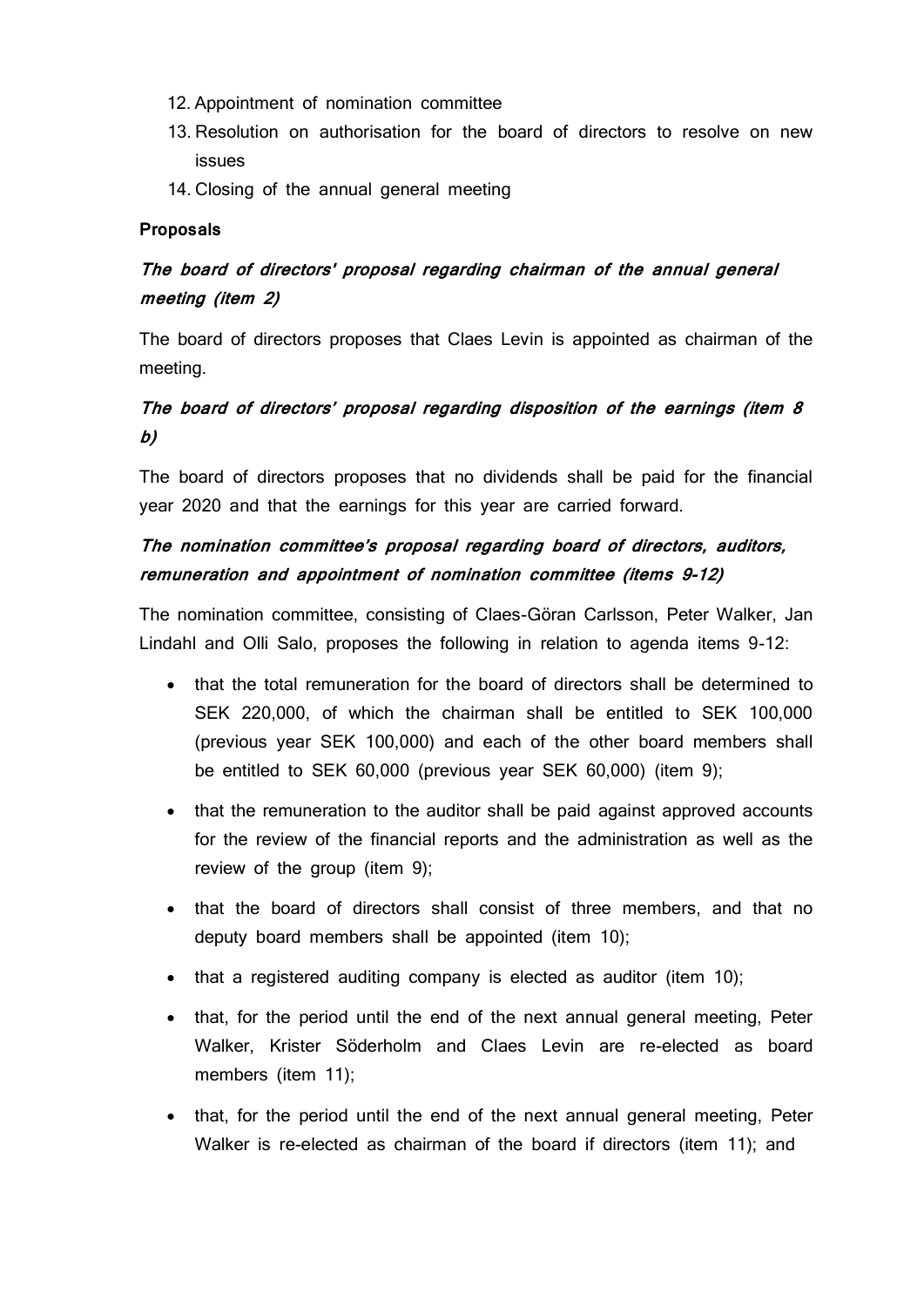• that the accounting firm PricewaterhouseCoopers i Sverige AB is re-elected as auditor for the period up until the end of the next annual general meeting. PricewaterhouseCoopers i Sverige AB has informed that, provided that the proposal is approved by the meeting, the public accountant Martin Johansson will be auditor in charge (item 11).

#### **The nomination committee proposes the following under item 12.**

The nomination committee proposes that a nomination committee be set up for the annual general meeting 2022. The nomination committee shall prepare proposals for the annual general meeting 2022 regarding the chairman of the meeting, the number of board members to be elected by the meeting, the election of the chairman, other members of the board and the auditor, fees to the bard and the auditor and principles for the appointment of the nomination committee.

The nomination committee shall consist of four members who shall be appointed as follows. Each of the company's two largest shareholders as of 30 September 2021, shall have the right to appoint one representative, of which at most one may be a member of the board of directors who is dependent on the company's major shareholders. If both said shareholders wish to appoint a representative who is a board member and dependent in relation to the company's major shareholders, shareholders with the largest holding shall be given preference. Should one of the two largest shareholders waive their right to appoint a representative to the nomination committee as described above, the right shall be transferred to the shareholder who, after these shareholders, has the largest shareholding in the company. The member appointed by the largest shareholder shall act as the chairman and convener of the nomination committee. When the aforementioned representatives have been appointed, they shall together appoint another two persons to be included in the nomination committee, of which at least one shall represent the smaller shareholders. The said persons shall be appointed taking into account that a majority of the members of the nomination committee shall not be persons who are also members of the company's board of directors.

The composition of the nomination committee shall be made public as soon as it has been appointed and no later than six (6) months before the annual general meeting 2022. If a member represents a certain owner, the name of the owner must be stated. If the relevant ownership conditions have changed at the end of the fourth quarter of 2021, the composition of the nomination committee, if possible and if deemed necessary by the sitting nomination committee, shall be adapted to the new ownership conditions. If the member leaves the nomination committee before its work is completed, if deemed necessary by the sitting nomination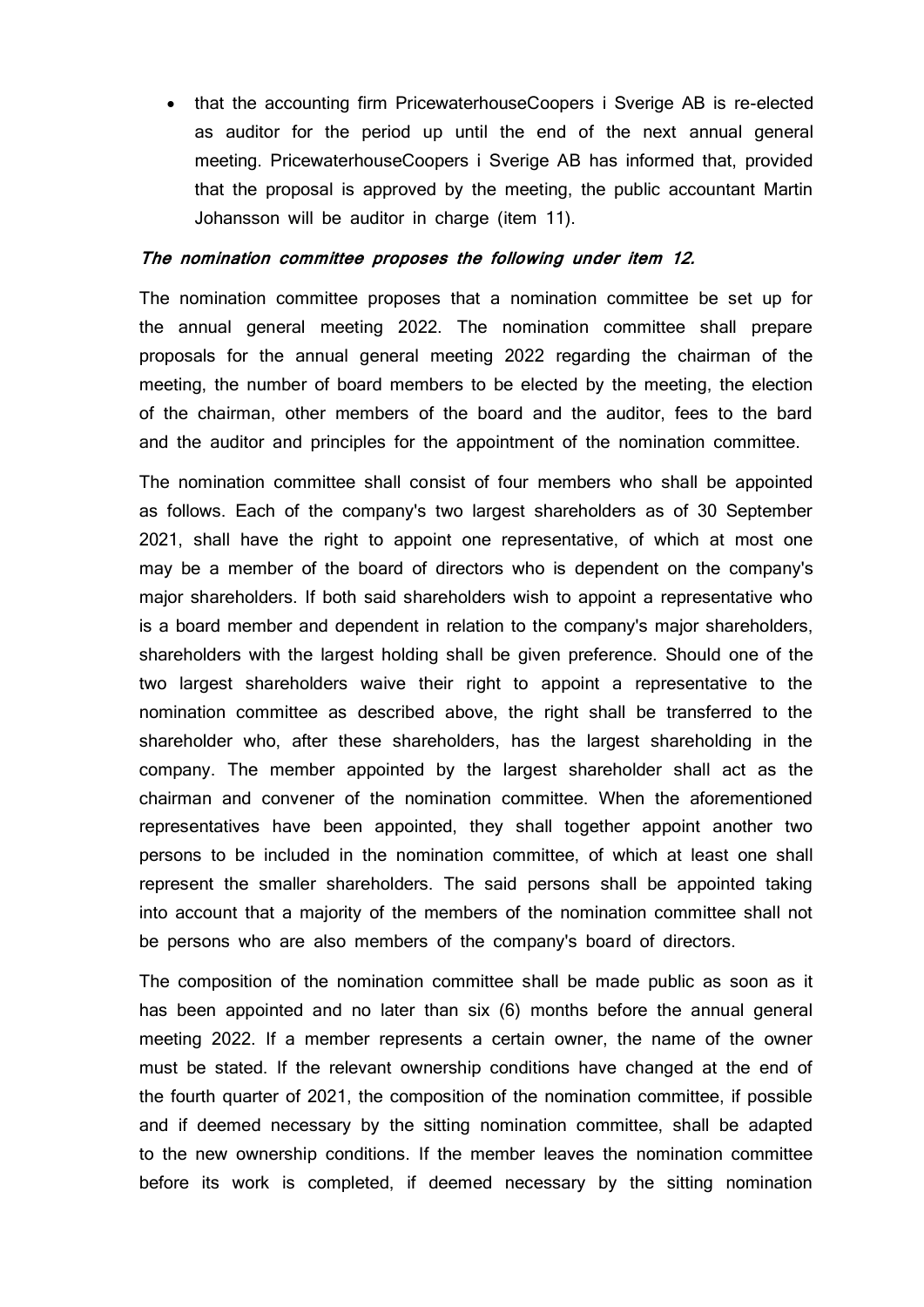committee, replacement shall be appointed by the same shareholder who appointed the departing member or, if this shareholder no longer belongs to the two (2) largest shareholders, by the new shareholder belongs to this group. Any costs incurred in the nomination process shall be borne by the company.

### **Resolution on authorisation for the board of directors to resolve on new issue (item 13)**

The board of directors proposes that the annual general meeting authorises the board of directors, for the period up to the next annual general meeting, on one or several occasions, to adopt resolutions to issue new shares, warrants and/or convertible debentures. New issues of shares or issues of warrants and/or convertible debentures may take place with or without preferential rights for the company's shareholders and may take place in cash and with or without provisions regarding payment in kind, by set-off or other terms and conditions.

The board of directors or a person appointed by the board of directors shall be authorised to make any minor adjustments required to register the resolution with the Swedish Companies Registration Office. A resolution in accordance with the above requires support by shareholders holding not less than two-thirds of both the votes cast and of the shares represented at the annual general meeting.

#### **Available documents and information to shareholders**

Accounting documents, the audit report as well as proposals and other documents in accordance with the Swedish Companies Act will be available at the company and on the company's website, www.arcticminerals.se, at least two weeks prior to the meeting. Copies of the documents will be sent free of charge to the shareholders who request the company to do so and provides their postal address. The documents will also be available at the annual general meeting.

The shareholders are reminded of their right to request information in accordance with Chapter 7, Section 32 of the Swedish Companies Act (Sw. aktiebolagslagen).

### **Processing of personal data**

For information about the processing of your personal data, please refer to the privacy notice available at Euroclear's website: [https://www.euroclear.com/dam/ESw/Legal/Privacy-notice](https://www.euroclear.com/dam/ESw/Legal/Privacy-notice-bolagsstammorengelska.pdf)[bolagsstammorengelska.pdf.](https://www.euroclear.com/dam/ESw/Legal/Privacy-notice-bolagsstammorengelska.pdf)

Stockholm in May 2021 **Arctic Minerals AB (publ)**